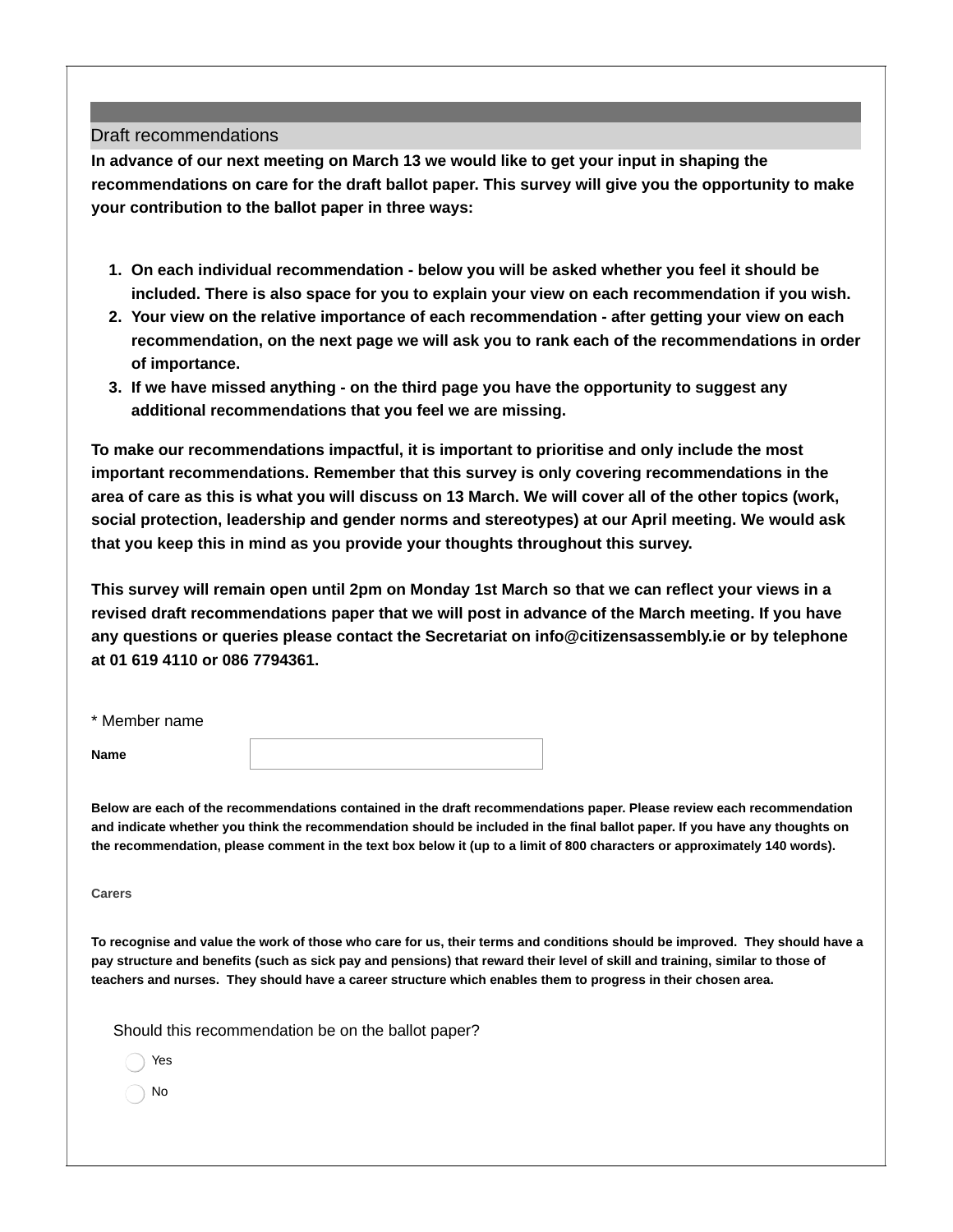| Do you have any comments on this recommendation?                                                                                                                                                                                                                                                                                                                                                                                                                                   |
|------------------------------------------------------------------------------------------------------------------------------------------------------------------------------------------------------------------------------------------------------------------------------------------------------------------------------------------------------------------------------------------------------------------------------------------------------------------------------------|
|                                                                                                                                                                                                                                                                                                                                                                                                                                                                                    |
|                                                                                                                                                                                                                                                                                                                                                                                                                                                                                    |
| The level of the income disregard for Carers' Allowance should be significantly increased (for those providing care in the home<br>for an older family member or a person with an illness or disability). The costs associated with caring should be recognised in<br>the deductions allowable for Carer's Allowance.                                                                                                                                                              |
| Should this recommendation be on the ballot paper?                                                                                                                                                                                                                                                                                                                                                                                                                                 |
| Yes                                                                                                                                                                                                                                                                                                                                                                                                                                                                                |
| No                                                                                                                                                                                                                                                                                                                                                                                                                                                                                 |
| Do you have any comments on this recommendation?                                                                                                                                                                                                                                                                                                                                                                                                                                   |
|                                                                                                                                                                                                                                                                                                                                                                                                                                                                                    |
| The State should develop a pensions solution for carers to ensure they have an adequate income once they reach retirement<br>age.                                                                                                                                                                                                                                                                                                                                                  |
| Should this recommendation be on the ballot paper?                                                                                                                                                                                                                                                                                                                                                                                                                                 |
| Yes                                                                                                                                                                                                                                                                                                                                                                                                                                                                                |
| No                                                                                                                                                                                                                                                                                                                                                                                                                                                                                 |
| Do you have any comments on this recommendation?                                                                                                                                                                                                                                                                                                                                                                                                                                   |
|                                                                                                                                                                                                                                                                                                                                                                                                                                                                                    |
| Carers in receipt of Carers' Allowance who work part time should not be subject to a ceiling on the number of hours they can<br>work outside the home. Those seeking part time work to accommodate their caring role should be eligible for job seekers<br>payments and State employment and training programmes. The State should increase the income threshold for the home<br>carers tax credit for part time workers to support carers in the home who wish to work part time. |
| Should this recommendation be on the ballot paper?                                                                                                                                                                                                                                                                                                                                                                                                                                 |
| Yes                                                                                                                                                                                                                                                                                                                                                                                                                                                                                |
| No                                                                                                                                                                                                                                                                                                                                                                                                                                                                                 |
| Do you have any comments on this recommendation?                                                                                                                                                                                                                                                                                                                                                                                                                                   |
|                                                                                                                                                                                                                                                                                                                                                                                                                                                                                    |
| All carers for an older family member or a person with an illness or disability should have access to paid respite leave. The<br>level of the Carers' Support Grant should be increased to €2000 in the next Budget and kept under review to ensure it keeps<br>pace with other increases in social protection payments.                                                                                                                                                           |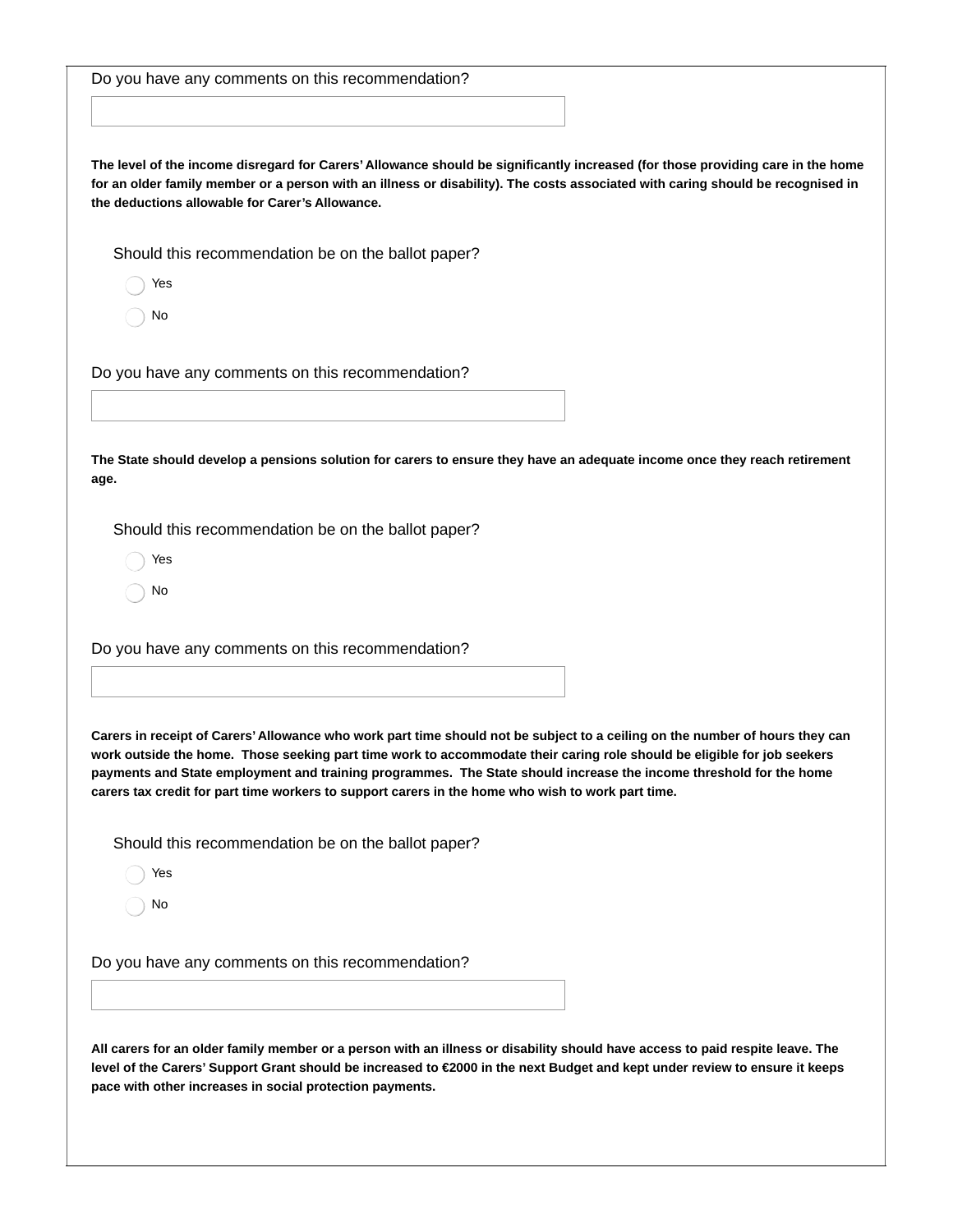Should this recommendation be on the ballot paper?

Yes

No

Do you have any comments on this recommendation?

Greater efforts should be made to improve gender balance in caring by attracting more men to work in the sector.

Should this recommendation be on the ballot paper?

Yes

No

Do you have any comments on this recommendation?

**Childcare**

Ireland should move over the next decade to a public model of quality, affordable early years and out of hours childcare. This should be increasingly publicly funded including by increasing the share of GDP spent on childcare, from the current 0.37% of **GDP to 1% by 2030 in line with the UNICEF target.**

Should this recommendation be on the ballot paper?

Yes

No

Do you have any comments on this recommendation?

Private sector childcare should be regulated more efficiently by the State with reform of the current fragmented regulatory model. Staff working in private sector childcare organisations should have the same statutory rights as people working in the **public sector such as primary school teaching.**

Should this recommendation be on the ballot paper?

Yes

No

Do you have any comments on this recommendation?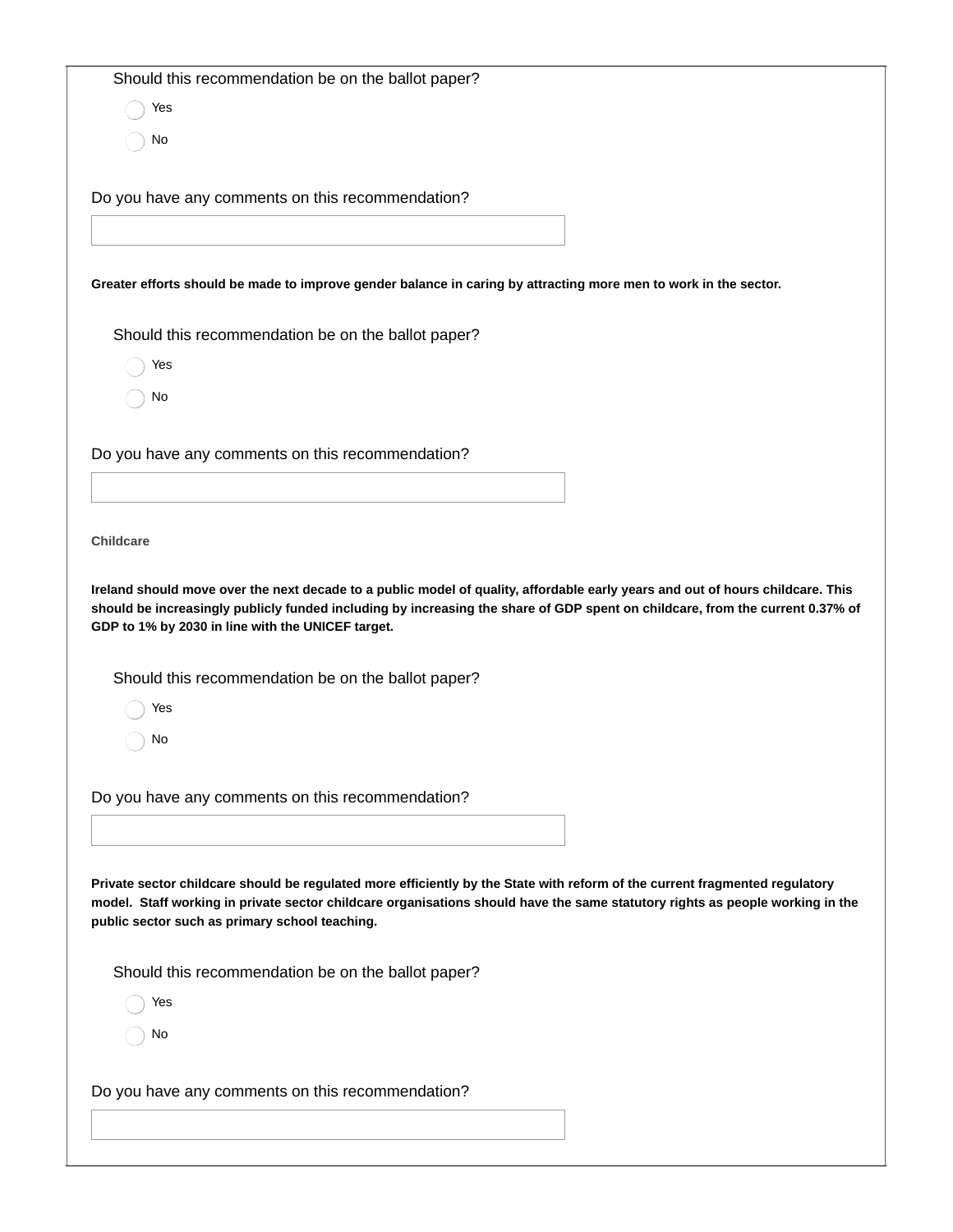| The current model of parental leave, both maternity and paternity leave, should be extended to cover the first year of a child's<br>life. Non-transferable paid parental leave should be brought closer to the parents' salary level, to encourage sharing of<br>childcare responsibility between parents. Lone parents should be able to avail of the same total leave period as a couple. |
|---------------------------------------------------------------------------------------------------------------------------------------------------------------------------------------------------------------------------------------------------------------------------------------------------------------------------------------------------------------------------------------------|
| Should this recommendation be on the ballot paper?                                                                                                                                                                                                                                                                                                                                          |
| Yes                                                                                                                                                                                                                                                                                                                                                                                         |
| No                                                                                                                                                                                                                                                                                                                                                                                          |
| Do you have any comments on this recommendation?                                                                                                                                                                                                                                                                                                                                            |
|                                                                                                                                                                                                                                                                                                                                                                                             |
| Care for older people and those who are disabled                                                                                                                                                                                                                                                                                                                                            |
| Care for older and disabled people should be based on a social (aimed at removing barriers to their life choices) not a medical<br>model. Financial support should be individualised to serve each person's needs.                                                                                                                                                                          |
| Should this recommendation be on the ballot paper?                                                                                                                                                                                                                                                                                                                                          |
| Yes                                                                                                                                                                                                                                                                                                                                                                                         |
| No                                                                                                                                                                                                                                                                                                                                                                                          |
| Do you have any comments on this recommendation?                                                                                                                                                                                                                                                                                                                                            |
|                                                                                                                                                                                                                                                                                                                                                                                             |
| People receiving care should have a say in how they are cared for and, if they wish to be cared for at home, this wish should be<br>facilitated by the State.                                                                                                                                                                                                                               |
| Should this recommendation be on the ballot paper?                                                                                                                                                                                                                                                                                                                                          |
| Yes                                                                                                                                                                                                                                                                                                                                                                                         |
| No                                                                                                                                                                                                                                                                                                                                                                                          |
| Do you have any comments on this recommendation?                                                                                                                                                                                                                                                                                                                                            |
|                                                                                                                                                                                                                                                                                                                                                                                             |
| The Fair Deal scheme should be expanded to include a statutory right for payment for home care packages as well as nursing<br>care. The annual home care budget should be increased to meet growing demand and eliminate waiting lists.                                                                                                                                                     |
| Should this recommendation be on the ballot paper?                                                                                                                                                                                                                                                                                                                                          |
| Yes                                                                                                                                                                                                                                                                                                                                                                                         |
| No                                                                                                                                                                                                                                                                                                                                                                                          |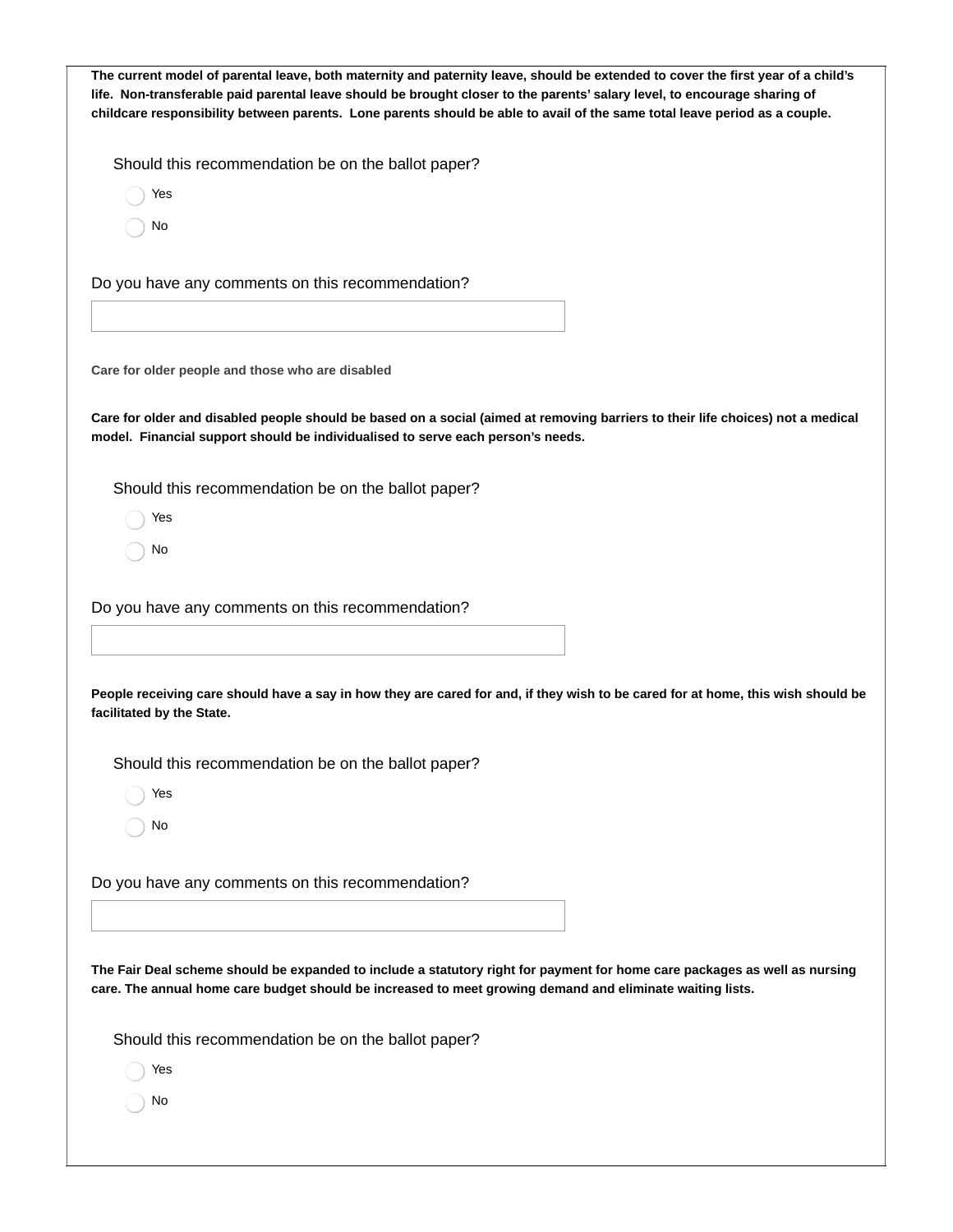| Lifelong care for people with disabilities who need it should be seamless and there should not be any break in services<br>provided or need to reapply for supports when a person turns 18.<br>Should this recommendation be on the ballot paper?<br>Yes<br>No<br>The principle of independent living should be actively supported and resourced in relation to people with disabilities and older<br>Should this recommendation be on the ballot paper?<br>Yes<br>No |                                                  |  |
|-----------------------------------------------------------------------------------------------------------------------------------------------------------------------------------------------------------------------------------------------------------------------------------------------------------------------------------------------------------------------------------------------------------------------------------------------------------------------|--------------------------------------------------|--|
|                                                                                                                                                                                                                                                                                                                                                                                                                                                                       | Do you have any comments on this recommendation? |  |
|                                                                                                                                                                                                                                                                                                                                                                                                                                                                       |                                                  |  |
|                                                                                                                                                                                                                                                                                                                                                                                                                                                                       |                                                  |  |
|                                                                                                                                                                                                                                                                                                                                                                                                                                                                       |                                                  |  |
|                                                                                                                                                                                                                                                                                                                                                                                                                                                                       |                                                  |  |
|                                                                                                                                                                                                                                                                                                                                                                                                                                                                       |                                                  |  |
|                                                                                                                                                                                                                                                                                                                                                                                                                                                                       |                                                  |  |
|                                                                                                                                                                                                                                                                                                                                                                                                                                                                       |                                                  |  |
|                                                                                                                                                                                                                                                                                                                                                                                                                                                                       |                                                  |  |
|                                                                                                                                                                                                                                                                                                                                                                                                                                                                       |                                                  |  |
|                                                                                                                                                                                                                                                                                                                                                                                                                                                                       | Do you have any comments on this recommendation? |  |
|                                                                                                                                                                                                                                                                                                                                                                                                                                                                       |                                                  |  |
|                                                                                                                                                                                                                                                                                                                                                                                                                                                                       |                                                  |  |
|                                                                                                                                                                                                                                                                                                                                                                                                                                                                       |                                                  |  |
|                                                                                                                                                                                                                                                                                                                                                                                                                                                                       | people.                                          |  |
|                                                                                                                                                                                                                                                                                                                                                                                                                                                                       |                                                  |  |
|                                                                                                                                                                                                                                                                                                                                                                                                                                                                       |                                                  |  |
|                                                                                                                                                                                                                                                                                                                                                                                                                                                                       |                                                  |  |
|                                                                                                                                                                                                                                                                                                                                                                                                                                                                       |                                                  |  |
|                                                                                                                                                                                                                                                                                                                                                                                                                                                                       |                                                  |  |
|                                                                                                                                                                                                                                                                                                                                                                                                                                                                       | Do you have any comments on this recommendation? |  |
|                                                                                                                                                                                                                                                                                                                                                                                                                                                                       |                                                  |  |
|                                                                                                                                                                                                                                                                                                                                                                                                                                                                       |                                                  |  |
|                                                                                                                                                                                                                                                                                                                                                                                                                                                                       |                                                  |  |
|                                                                                                                                                                                                                                                                                                                                                                                                                                                                       |                                                  |  |
|                                                                                                                                                                                                                                                                                                                                                                                                                                                                       |                                                  |  |
|                                                                                                                                                                                                                                                                                                                                                                                                                                                                       |                                                  |  |
|                                                                                                                                                                                                                                                                                                                                                                                                                                                                       |                                                  |  |
|                                                                                                                                                                                                                                                                                                                                                                                                                                                                       |                                                  |  |
|                                                                                                                                                                                                                                                                                                                                                                                                                                                                       |                                                  |  |
|                                                                                                                                                                                                                                                                                                                                                                                                                                                                       |                                                  |  |
|                                                                                                                                                                                                                                                                                                                                                                                                                                                                       |                                                  |  |
|                                                                                                                                                                                                                                                                                                                                                                                                                                                                       |                                                  |  |
|                                                                                                                                                                                                                                                                                                                                                                                                                                                                       |                                                  |  |
|                                                                                                                                                                                                                                                                                                                                                                                                                                                                       |                                                  |  |
|                                                                                                                                                                                                                                                                                                                                                                                                                                                                       |                                                  |  |
|                                                                                                                                                                                                                                                                                                                                                                                                                                                                       |                                                  |  |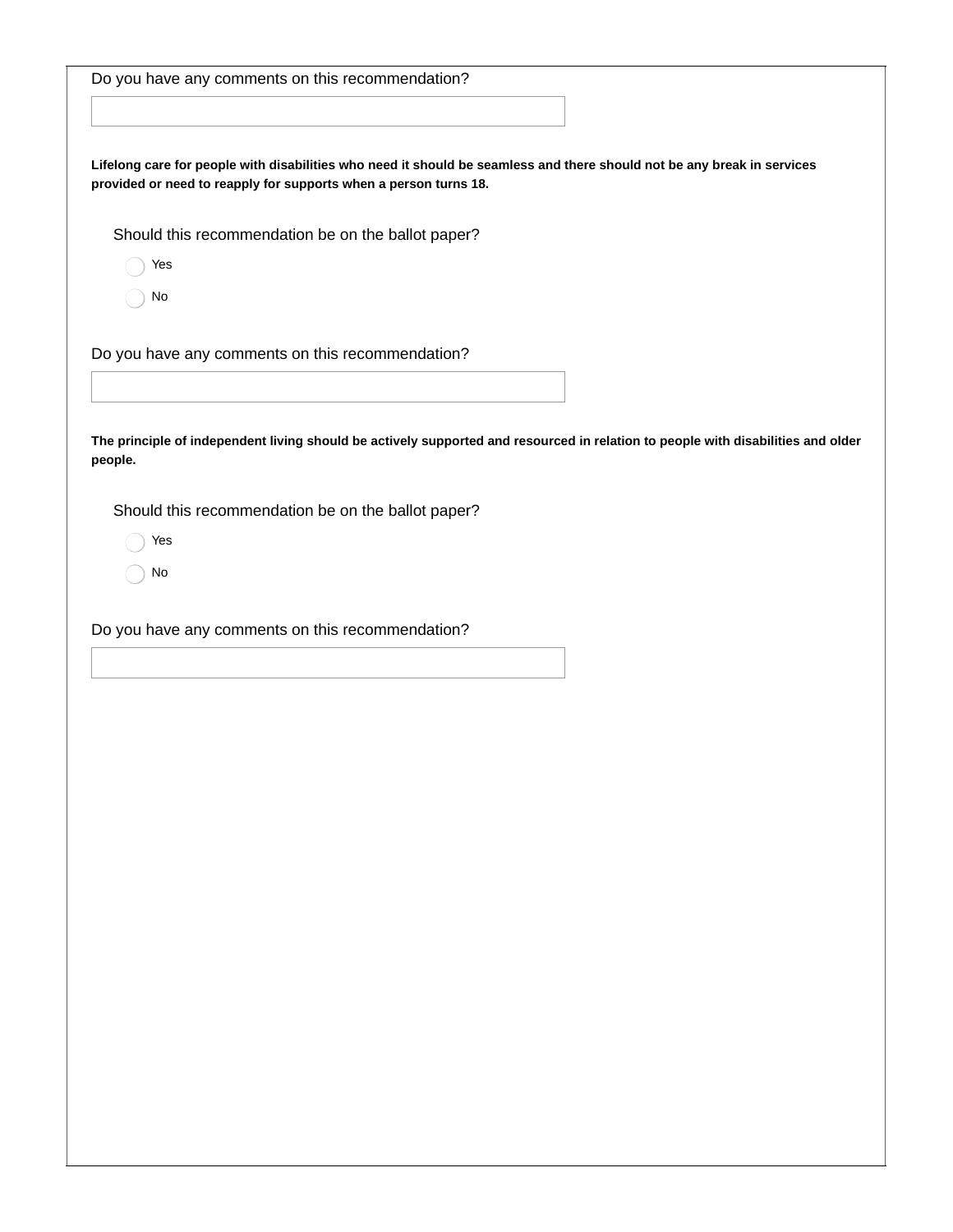#### **Prioritisation**

**To make our recommendations impactful, it is important to prioritise and only include the most important recommendations. To do this, we would like you to rank the options currently in the** draft recommendations paper in the order of importance as you see it. We will gather the results of **this ranking and redraft the recommendations paper and send it to you in advance of the meeting on 13th March.**

Please rank the following recommendations in order of preference using the arrows or dragging and dropping into your preferred position



To recognise and value the work of those who care for us, their terms and conditions should be improved. They should have a pay structure and benefits (such as sick pay and pensions) that reward their level of skill and training, similar to those of teachers and nurses. They should have a career structure which enables them to progress in their chosen area.

### ≣

The level of the income disregard for Carers' Allowance should be significantly increased (for those providing care in the home for an older family member or a person with an illness or disability). The costs associated with caring should be recognised in the deductions allowable for Carer's Allowance.

#### $\equiv$

The State should develop a pensions solution for carers to ensure they have an adequate income once they reach retirement age.

≣

Carers in receipt of Carers'Allowance who work part time should not be subject to a ceiling on the number of hours they can work outside the home. Those seeking part time work to accommodate their caring role should be eligible for job seekers payments and State employment and training programmes. The State should increase the income threshold for the home carers tax credit for part time workers to support carers in the home who wish to work part time.

## $\equiv$

All carers for an older family member or a person with an illness or disability should have access to paid respite leave. The level of the Carers' Support Grant should be increased to €2000 in the next Budget and kept under review to ensure it keeps pace with other increases in social protection payments.

## ≣

Greater efforts should be made to improve gender balance in caring by attracting more men to work in the sector.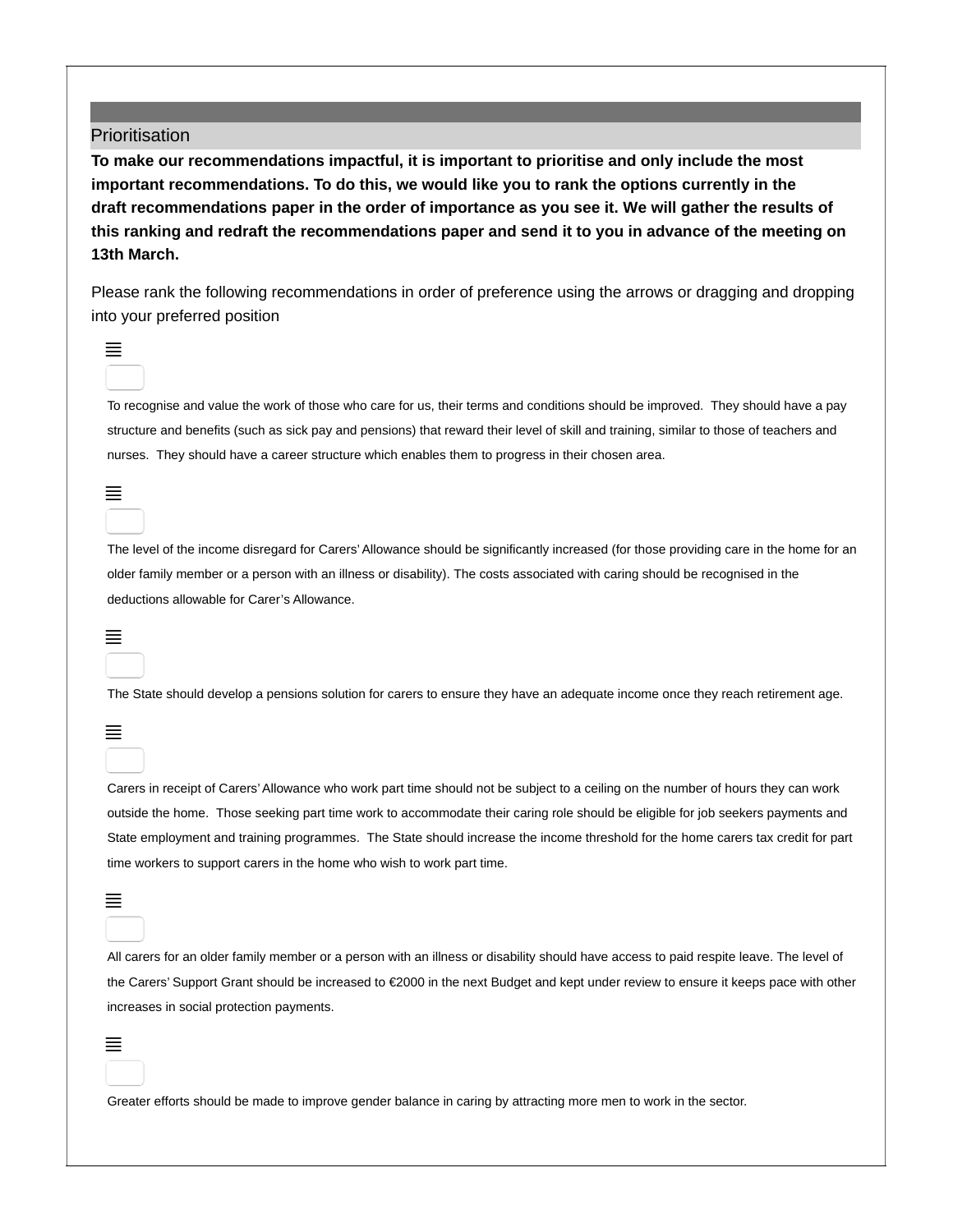Ireland should move over the next decade to a public model of quality, affordable early years and out of hours childcare. This should be increasingly publicly funded including by increasing the share of GDP spent on childcare, from the current 0.37% of GDP to 1% by 2030 in line with the UNICEF target.

 $\left| \cdot \right|$ 

## $\left| \cdot \right|$ ≣

Private sector childcare should be regulated more efficiently by the State with reform of the current fragmented regulatory model. Staff working in private sector childcare organisations should have the same statutory rights as people working in the public sector such as primary school teaching.

#### ≣

The current model of parental leave, both maternity and paternity leave, should be extended to cover the first year of a child's life. Non-transferable paid parental leave should be brought closer to the parents' salary level, to encourage sharing of childcare responsibility between parents. Lone parents should be able to avail of the same total leave period as a couple.

Care for older and disabled people should be based on a social (aimed at removing barriers to their life choices) not a medical model. Financial support should be individualised to serve each person's needs.

# ≣

≣

People receiving care should have a say in how they are cared for and, if they wish to be cared for at home, this wish should be facilitated by the State.

#### ≣

The Fair Deal scheme should be expanded to include a statutory right for payment for home care packages as well as nursing care. The annual home care budget should be increased to meet growing demand and eliminate waiting lists.

# ≣

Lifelong care for people with disabilities who need it should be seamless and there should not be any break in services provided or need to reapply for supports when a person turns 18.

#### ≣

The principle of independent living should be actively supported and resourced in relation to people with disabilities and older people.

#### ≣